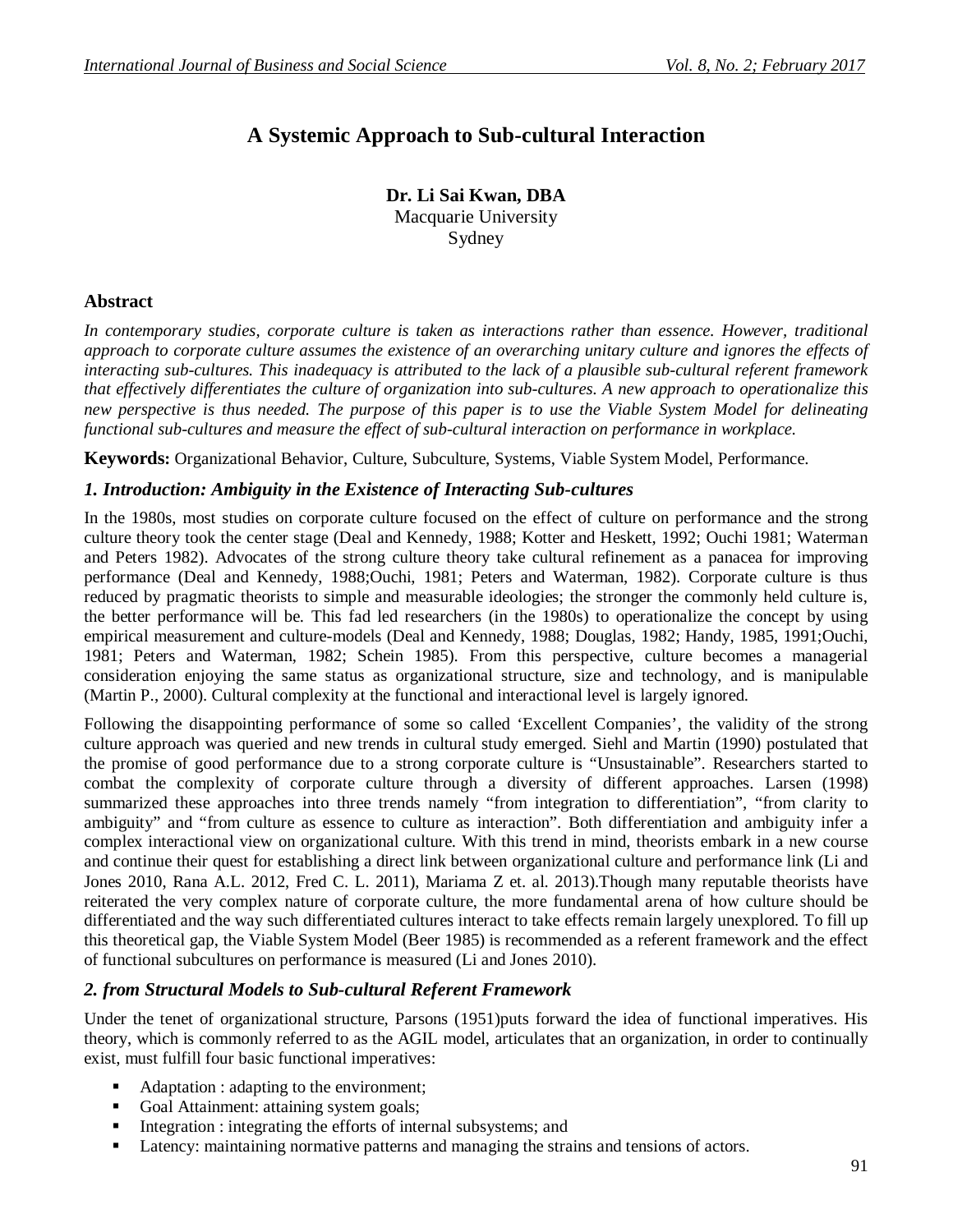While the question of whether different functions possess different functional sub-cultures lies unanswered, Schwaninger (1993:56) postulates a model of the different goals of the different levels of an organization, which include the Normative Management, the Strategic Management and the Operative Management. According to Schwaninger (1993:56),"one and the same system must govern itself with the help of control variables that may contradict each other because they belong to different logical levels:

- *At the operational level, the criterion is that of economic efficiency, mainly in terms of profitability;*
- *At the strategic level, it is capability in both the competitive and the cooperative sense;*
- *At the normative level it is legitimacy, defined as the potential to fulfil the claims of all relevant stakeholders."*Figure 1 below is the Three Levels Model postulated by Schwaninger.

#### **Figure 1: Three levels of Organizational Fitness / Systemic Effectiveness**



In Figure 1, the difference between the three levels in terms of their time horizon and role complexity is noted. The difference in the cultures of different management levels is thus implied as time and uncertainty avoidance (for coping with complexity); these two aspects are commonly accepted cultural dimensions (Hofstede, 1980, 1991). It follows that these different levels, under the influence of their disparate functional goals, require different functional cultures in order to achieve their functional goals.

Another structural model based on systems theory is Beer's (1985) Viable System Model (VSM). The idea of VSM (Beer, 1985) is similar to Parsons' functional imperatives. According to Beer (1985), a system, if it is to remain viable, must contain certain elements or functions. And these functions must be able to satisfy the needs of the larger viable system in order to sustain its viability. Such a sustainable system is called a Viable System. Figure 2 below is a simplified schematic of the Viable System Model.

#### **Figure 2: A simplified schematic of a Viable System Model adapted from Beer (1985).**

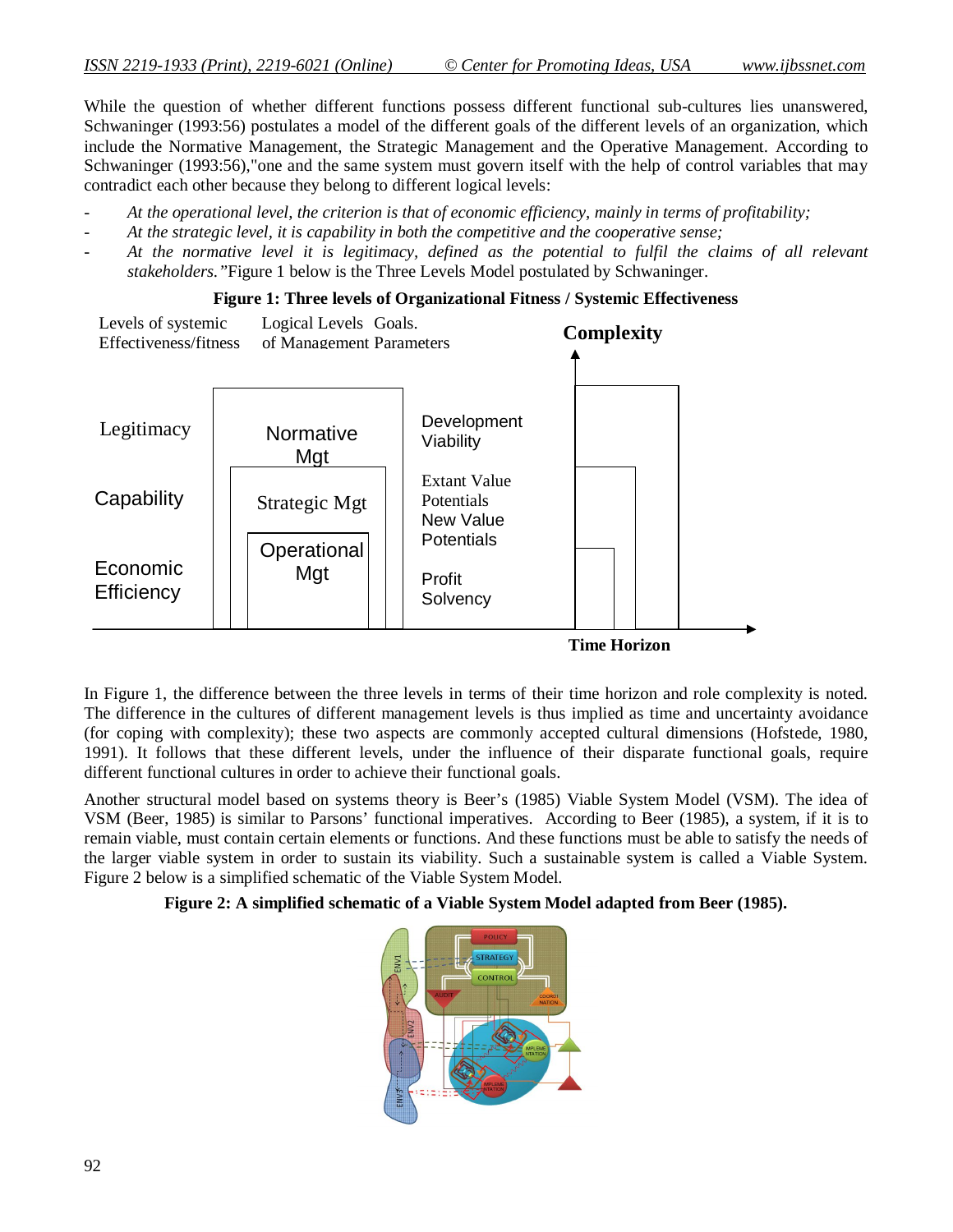Referring to Figure 2, the interaction mediating between the functions of a VSM is best explained by starting from the shop-floor level. Similar to the Closed System model (Thompson, 1967), the Production function (i.e. Implementation) imports resources and exports them in a processed form under the Control function. The organization seeks to reduce uncertainty and irregularity through a stringent Control function in realizing the preset goals established by the Policy function. When the production process grows and is differentiated, the Coordination function is introduced to integrate the work of the embedded sub-processes. The Production system, at this time a collection of differentiated processes, is subject to the surveillance of the Audit function which serves to putting deviated process back on normal track and thus preventing unexpected outcomes. As the environment or market changes and necessitates a corresponding change in the system, the Strategy function internalizes external changes. The pace and magnitude of change is a major management decision and is submitted to the Policy function for a balanced decision - one that balances the demands of the environment (Strategy function) and the need to maintain stability (Control function). The five functions (Audit and Co-ordination together are counted as one function) are integrated together with communication channels to which both quality and quantity are vital to the system's success.

The interactions among the sub-systems of the VSM, as articulated by Li and Jones (2010), are guided by the functional subcultures of these interacting functions. With the definition of interaction provided by Scott (1961), and the inspiration of the VSM, a corresponding Functional Sub-cultural Interactional Model can now be conceptualized in Figure 3 below.



**Figure 3: The Functional Sub-cultural Interactional Model**

In Figure 3, the inherent risks and contextual characteristics specific to the trade in which the company is participating, together with the normative culture set by the founder or leader of the company and the requisite functional or level culture form a common cultural pool. Since functional goals are inevitably different, or even in conflict with each other, each function combines different elements from the common cultural pool together with its own past experiences (Schutz 1932) to form its specific "stock of knowledge." This stock of knowledge, either as a response to the pressure from the Policy Function or as a taken for granted practice for problem solving, circumscribes the sub-culture of that function.

These functional sub-cultures then interact through communication and the decision making processes to maintain a dynamic balance or contextual reality mediating among different functional concerns. In this sense, the interactional influence seeks to maintain a sub-cultural balance (Handy, 1991) without surrendering themselves to forming a unitary culture.Being the legitimate top authoritative function of a company, the Policy Function then manipulates the interactional balance, which sets a direction for the prioritization of functional goals, conflict resolution and resource distribution. This mechanism coincides with the underlying principle of the "Strong Culture" theory (Peters and Waterman, 1982). Each subsystem (in this sense a functional sub-culture) is then closed with the feedback loops to its own subcultural stock of reference to reinforce its sub-cultural identity.

From the organizational effectiveness point of view, if these functions interact in a mutually supportive and accommodating manner that is commensurate with the requirements of the environment, survival is better assured (Li S.K. 2006).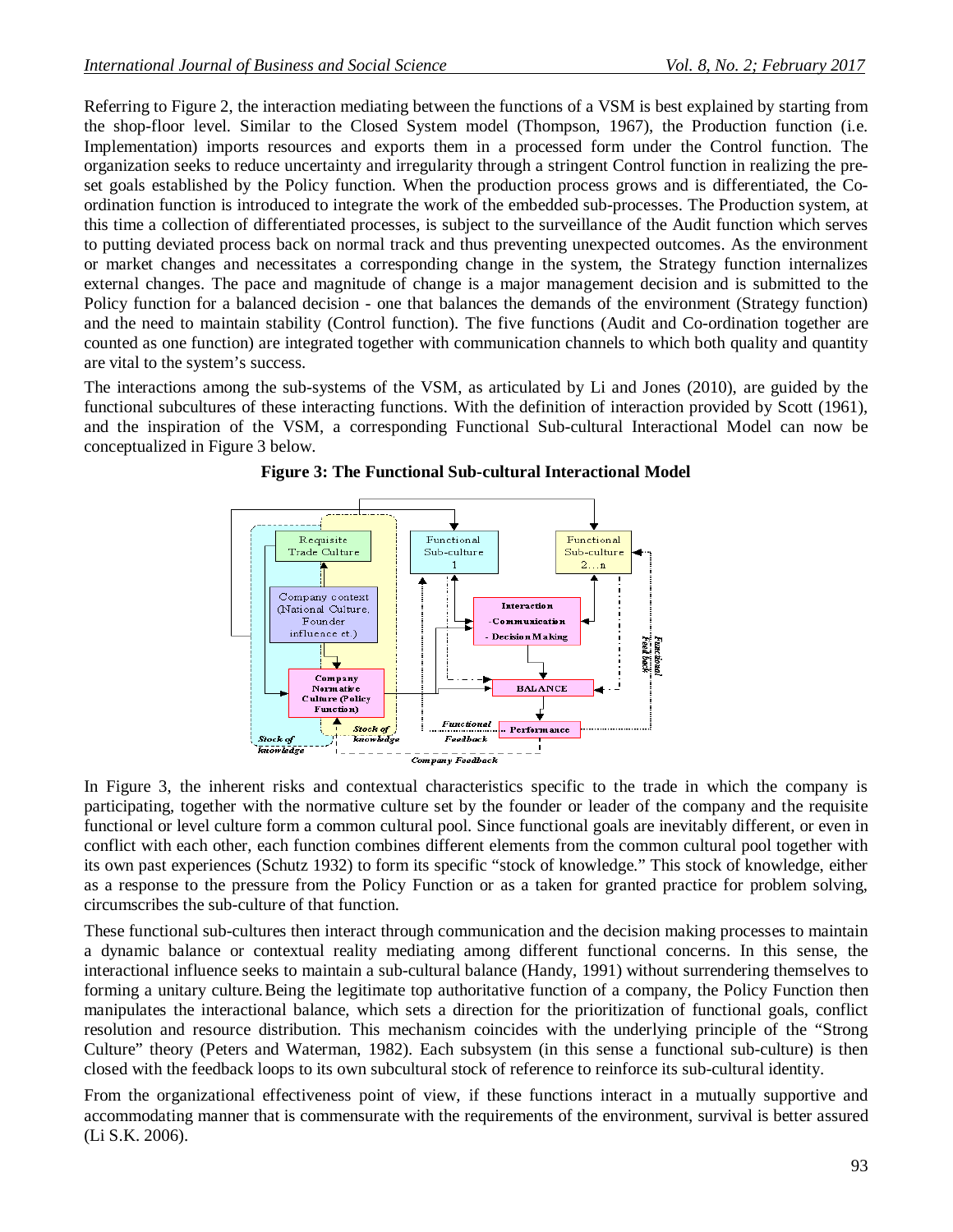In this sense, the organizational culture is suited to its environment (Gordon, 1991; Kotter and Heskett, 1992). In such a situation, the working sub-cultures of an organization are not necessarily homogeneous; they could be and should be a "mixture" (Handy 1991) of different subcultures. The Sub-cultural Interaction Model in Figure 3 above thus harnesses the essences of the Strong Culture theory (Peters and Waterman, 1982), the Culture of Fit theory (Gordon, 1991; Kotter and Heskett, 1992) and the mixed culture postulation (Handy, 1991; Hofstede, 1991, Martin 1992).

#### *4. Sub cultural Interaction and Performance*

The use of VSM in quantitative analysis is not unprecedented (li and Jones 2010, Schwaninger and Christine Scheef (2016). The association of VSM functions with system viability is re-validated by Schwaninger and Christine Scheef (2016). In this study, the VSM is applied as the referent framework for delineating functional subcultures and for measuring the interactions linking in between pairs of VSM functions.

In order to validate the association between quality of subcultural interactions with performance, a survey has been conducted in Hong Kong on randomly invited construction practitioners. The survey has applied a five-point scale to measure the strength of selected functional subculture dimensions. The interactional variables as indicated in Figure 4 below are then used as the proxy of the characteristics and quality of the interactions mediating in between. The questionnaire consists of three parts. Part I contains eleven questions that are designed to ascertain the respondent's role in terms of VSM functions. The respondent is requested to select the most suitable descriptions of his/her duties from a list of standard answers such as 'Manage all functions of your company' and ''Responsible for a few functions of a project'. The answer to the former question determines whether the respondent is performing the top level Policy function while the latter question indicates that the respondent is working in the frontline Implementation function. Part II contains 24questions that measure the cultural contents of the company's functional subcultures and that of the respondent him/herself. Part III contains five questions for measuring the recent non-financial performance of the company as reported by the respondent. Table 1 below sets out the independent variables used in the survey and Figure 4 indicates the interactional relationship among different variables.

#### **Table 1: The independent variables used in the survey**

|                | ASI           | You consider the authority delegated to you to be seriously inadequate for the efficient accomplishment of your functional goals.               |  |  |  |
|----------------|---------------|-------------------------------------------------------------------------------------------------------------------------------------------------|--|--|--|
| $\overline{2}$ |               | PDT Your supervisor does not expect and will not appreciate you disagreeing with his decisions.                                                 |  |  |  |
| 3              |               | PDL Your subordinates rarely disagree with your decisions.                                                                                      |  |  |  |
| $\overline{4}$ |               | APT You must wait for the approval of your supervisor before proceeding with any action proposed by you.                                        |  |  |  |
| 5              |               | APL You require your subordinates to wait for your approval before proceeding with any action proposed by them.                                 |  |  |  |
| 6              |               | FMC You consider the formality requirements and rules of your company to be unnecessarily strict.                                               |  |  |  |
| 7              |               | FME You believe that compliance with rules and formality is essential in order to achieve high performance.                                     |  |  |  |
| 8              |               | FMN Non-compliance with your company's/ supervisor's formality requirements will cause stoppage to the processing of your request.              |  |  |  |
| $\overline{9}$ |               | FML You expect strict compliance with your formality requirement from your subordinates/ colleagues before their request is processed.          |  |  |  |
|                | <b>10 INV</b> | Conventional methods of work execution are always preferred over innovative (but more risky) methods.                                           |  |  |  |
|                |               | 11 PLP You regard the quantity and quality of planning required by your company to be largely inadequate for achieving high performance.        |  |  |  |
|                |               | 12 PLU Irrespective of the extra time and cost, uncertainties are fully assessed and solutions planned before any action is taken.              |  |  |  |
|                |               | 13 STD You regard your company's effort and investment in staff and technical development to be largely insufficient for continual improvement. |  |  |  |
|                | 14 ICE        | You consider the internal communication of your company to be adequate for harmonious operations.                                               |  |  |  |
|                | $15$ CTL      | You realize that unavoidable conflicts between top management's corporate success considerations and the frontline production/functional        |  |  |  |
|                |               | concerns always exist.                                                                                                                          |  |  |  |
|                |               | 16 HFT You resent that top management's decisions usually do not favor your functional/production operation.                                    |  |  |  |
|                |               | 17 POT You set your primary functional/production goals at a higher priority than top management's concerns.                                    |  |  |  |
|                |               | 18 IVL Your supervisor never involves you in major decisions.                                                                                   |  |  |  |
|                |               | 19 AVS You have observed that people in your company value personal advancement much higher than employment security.                           |  |  |  |
|                |               | 20 SMN You believe that your company's method of staff motivation is more negative through punishment than positive through extra rewards.      |  |  |  |
|                |               | 21 PSA You believe that avoiding safety risks is a higher priority than cost, quality and progress concerns.                                    |  |  |  |
|                |               | [22] PCC   You believe that the avoidance of extra costs should have a higher priority than safety, quality and progress concerns.              |  |  |  |
|                |               | [23] PQC   You believe that avoiding quality risks is a higher priority than cost, safety and progress concerns.                                |  |  |  |
|                |               | 24 PPC You believe that the avoidance of delay risks should have a higher priority than cost, quality and safety concerns.                      |  |  |  |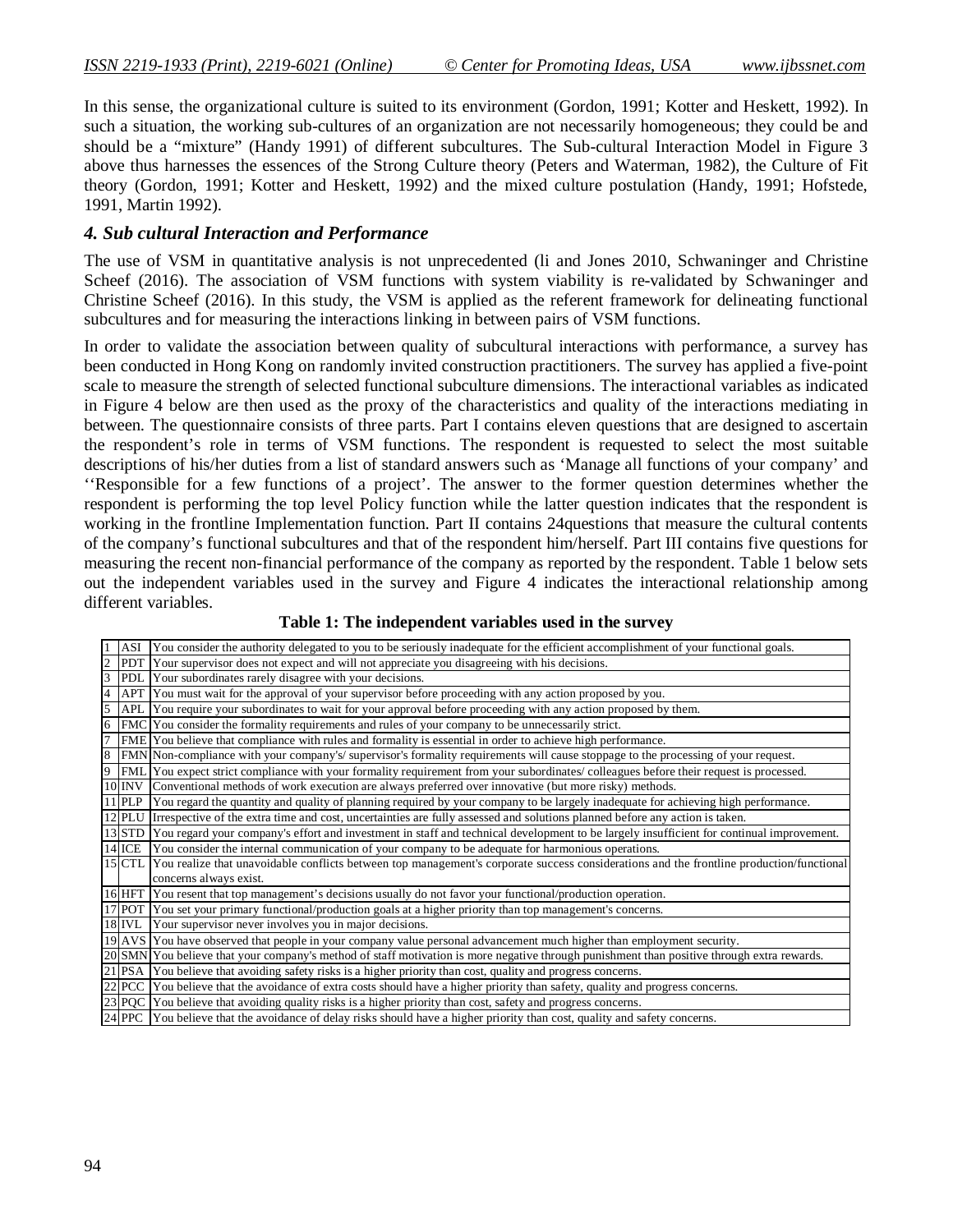

### **Figure 4: Interactional Variables**

**Subordinates** 

In Figure 4, the 24 variables are categorized into 4 categories. Those on the left are designed to measure the common culture of the company while those on the right are for measuring subcultural traits. The remaining variable below and above the center box are upward and downward interactional variables that reflect the quality of the interactions among different functions. Upon data analysis with factor analysis and then regression, it is found that some variables are combinable and the combined variables show close association with performance.

### *5. The influence of the policy function subculture*

It is expected that the policy function is played by the top executives of company and the data collected also indicate this reality. Upon statistical analysis on the data categorized under the policy function, two variables namely PDL (your subordinates rarely disagree with your decisions) and POT (you set your primary functional/production goals at a higher priority than top management's concerns), have indicated a strong association with performance. These two dimensions are interactional in nature - PDL is the measure of the power distance between the Policy function and the other functions working below it while POT highlights the top executive's tendency to deviate from the decision from above for protecting the performance of the company under him/her. Therefore, these two variables, which are combined into a composite variable named Executive Assertiveness (EXA), can be taken as the proxy of the ability of the policy function in pursuing performance. In the regression model, these two independent variables account for an R squared of 0.422 (significance level 0.009); they are significant indicators of performance– the stronger the EXA is, the better the overall performance of the company will be.We do not expect to see a dictator type of policy culture will contribute to performance; however, it is possible that the power distance is needed for a quick response to will add to the efficiency of a company. Yet this finding might be specific to the construction industry which is frequently regarded as a strong man business.

### *Interaction between the Policy Function and Implementation*

Starting from the bottom up, a factor analysis is conducted on the variables from the implementation dataset. It is found that the variables ASI (You consider the authority delegated to you to be seriously inadequate for the efficient accomplishment of your functional goals), IVL(Your supervisor never involves you in major decisions), POT (You set your primary functional/production goals at a higher priority than top management's concerns) and HFT(You resent that top management's decisions usually do not favor your functional/production operation) are closely related and a single factor labeled Interaction Quality Implementation (IAQI).is identified to represent them.

From regression modeling, IAQI is found to be a moderately strong negative performance predicator. Therefore, a decrease in IAQI predicts an increase in performance score. A decrease in IAQI means a decrease in:

- ASI (You consider the authority delegated to you to be seriously inadequate for the efficient accomplishment of your functional goals),
- IVL (Your supervisor never involves you in major decisions),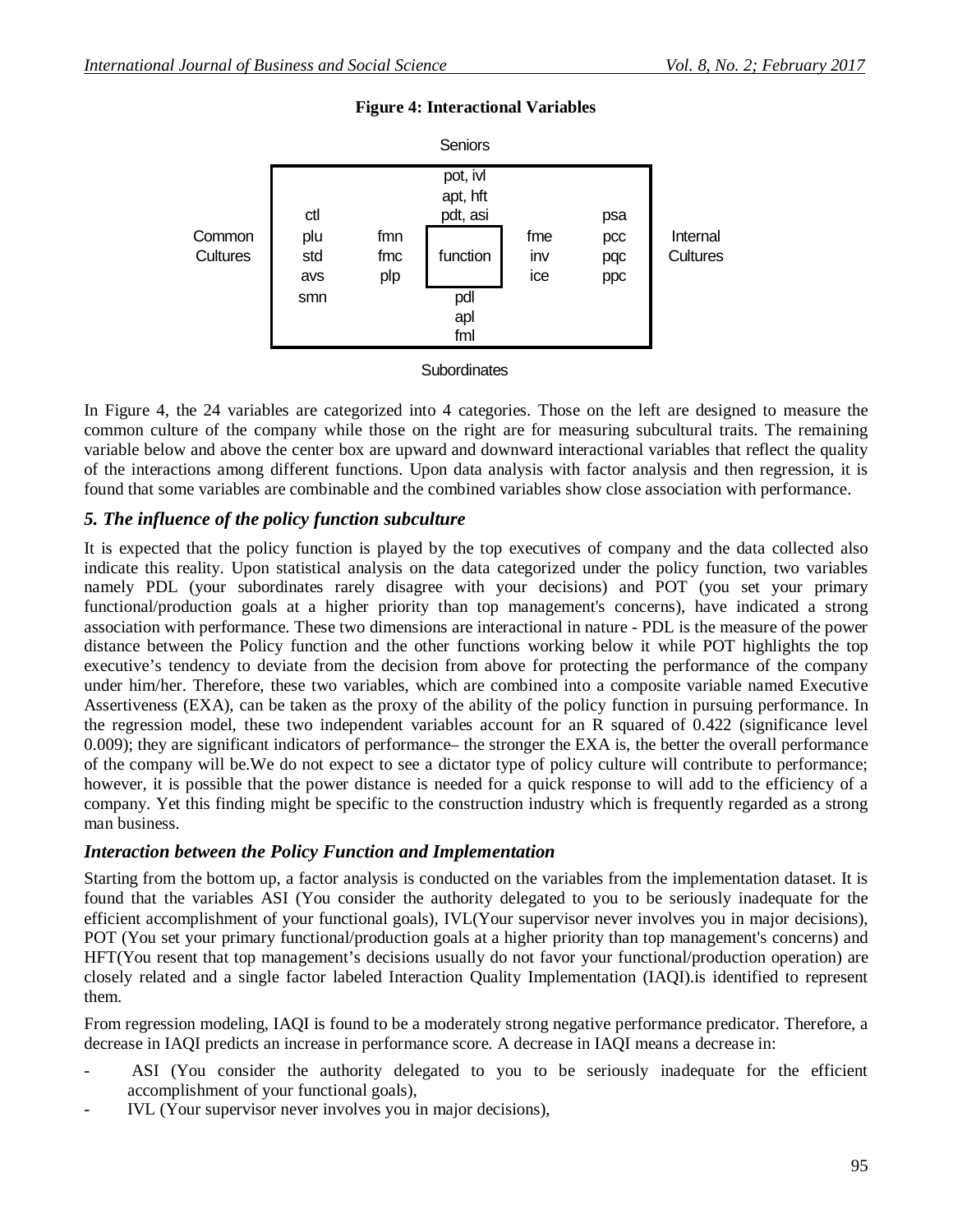- HFT (You resent that top management's decisions usually do not favor your functional/production operation), and
- POT (You set your primary functional/production goals at a higher priority than top management's concerns).

From the above findings, organizational performance can improve by increasing the degree of authority delegated to frontline management (decrease in ASI); and involving them in making decisions (decrease in IVL). These changes will in turn reduce the hard feelings of frontline management (a decrease in HFT), which will result in a better balance between top management's concerns and production goals (a decrease in POT).

#### *6. Interaction between the Control Function and seniors*

With the same objective, the same statistical procedure is repeated to analyze the interaction between the Control and the seniors. This time, two variables namely ASI (You consider the authority delegated to you to be seriously inadequate for the efficient accomplishment of your functional goals) and HFT (You resent that top management's decisions usually do not favor your functional/production operation) are combined into a new variable titled Interaction Quality Control (IAQC).

From regression modeling, we see that the IAQC is a moderate performance predictor (R squared  $= 0.203$ ) with a significance level of 0.041. This means that performance can improve by decreasing the level of authority delegated to the Control function (+ASI: You consider the authority delegated to you to be seriously inadequate for the efficient accomplishment of your functional goals) and that any inadequacy of authority delegation will inevitably lead to the development of hard feelings by the Control function (+HFT: You resent that top management's decisions usually do not favor your functional/production operation). This equivocal relationship can be explained by the context of the construction industry and systems theory.

From section 5 above, an enhanced interaction between top management and the Implementation function means an enhancement of the direct feedback from the front line. The feedback information is then applied in formulating corrective actions that are to be implemented by the Control function. Since the Control function is delegated the authority to control and alter the operations of frontline managers, it is logical for the Policy function to be more vigilant of the Control function which has the power to reverse the decision of top management. Therefore, in order to ensure the effective implementation of the Policy function's decision, top management becomes more skeptical toward the Control function. In layman terms, performance can be improved if top management is open to frontline management and more vigilant with middle management - those acting on its behalf to control production operations.

#### *7. Interaction between the Audit Function and seniors*

The factor analysis of the Audit dataset indicates a strong common factor that represents the five interactional variables, they are:

- ASI (You consider the authority delegated to you to be seriously inadequate for the efficient accomplishment of your functional goals),
- PDT (Your supervisor does not expect and will not appreciate you disagreeing with his decisions),
- IVL (Your supervisor never involves you in major decisions),
- POT (You set your primary functional/production goals at a higher priority than top management's concerns), and
- HFT (You resent that top management's decisions usually do not favor your functional/production operation).

The combined variable is labeled Interaction Quality Audit (IAQA). IAQA is a weak and negative performance predictor (R squared  $= 0.164$ ) with a significance level of 0.085. This means that performance increases slightly with a decrease in the IAQA score. A decrease in IAQA means similar decreases in all of its constituent variables. Literally, this means that the Policy function should delegate more power to the Audit function (decrease ASI: You consider the authority delegated to you to be seriously inadequate for the efficient accomplishment of your functional goals), listen to its advice (decrease PDT), and involve the Audit function more in decision making (decrease IVL). This management change will lead to a corresponding decrease in levels of hard feelings (decrease in HFT) and counter action (decrease in POT) against top management.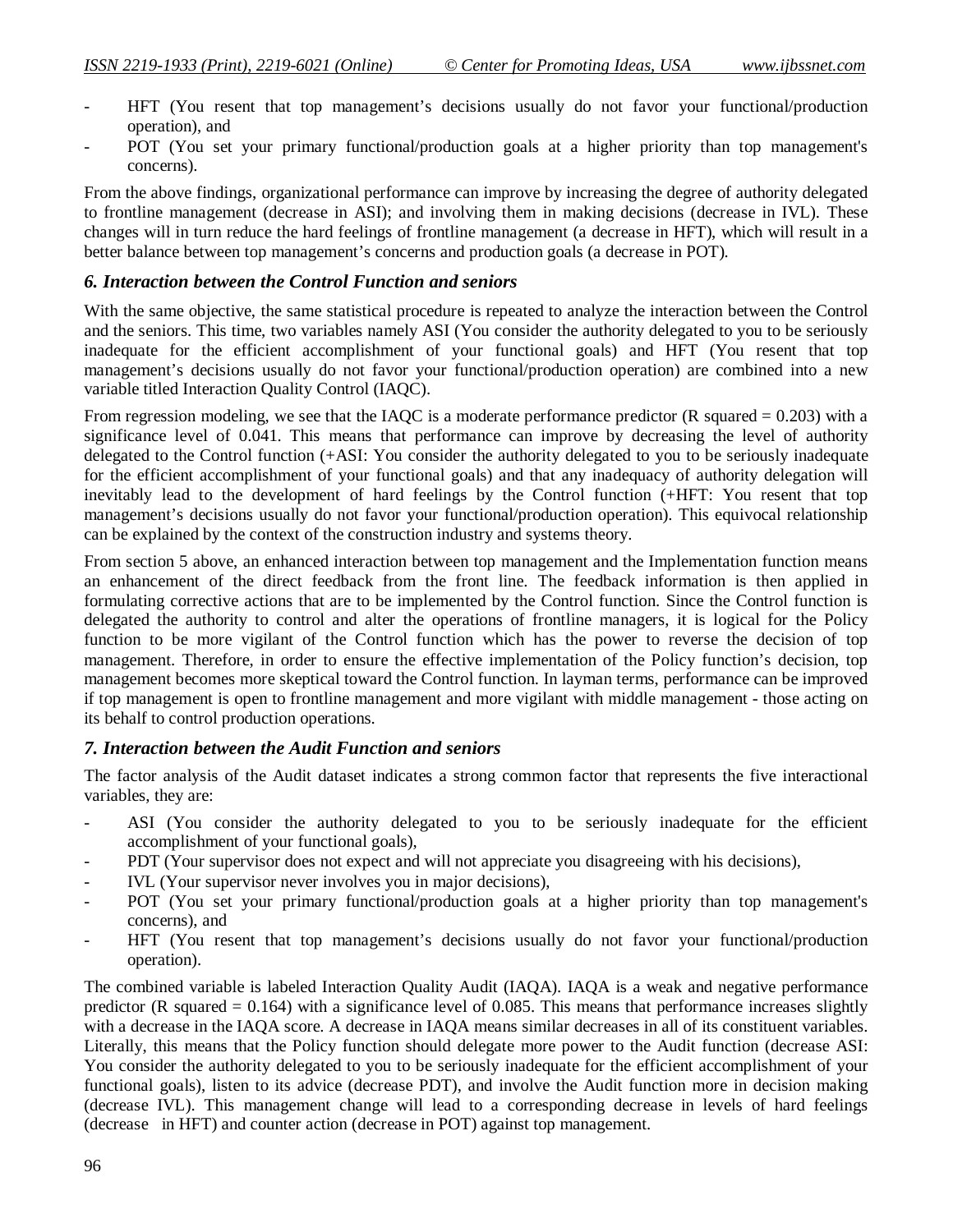This proves that the sub-culture of the Audit function, as manifested through HFT and POT, is sensitive to the way their superiors interact with the function. This common sense reaction will lead to an improvement in organizational performance.

# *8. Conclusion*

The findings of this study can be summarized with a simple diagram as depicted in Figure 5 below. Figure 5: The relationship between key variables applied in the survey.

|                    |            | <b>POLICY</b>         |            |              |  |  |  |
|--------------------|------------|-----------------------|------------|--------------|--|--|--|
|                    |            | EXA(0.422)            |            |              |  |  |  |
| <b>INTERACTION</b> |            |                       |            |              |  |  |  |
| IAQC(0.706)        |            | IAQI(-0.474)          | <b>FML</b> | IAQA(-1.031  |  |  |  |
| <b>CONTROL</b>     | <b>FML</b> | <b>IMPLEMENTATION</b> |            | <b>AUDIT</b> |  |  |  |

# **\*Figures in boxes are the regression coefficients of the sub-cultural variable**

Referring to Figure 5, we find that vertical downward interaction always involves power (PDL: Your supervisor does not expect and will not appreciate you disagreeing with his decisions) under the Policy. Conversely, the negative association between IAQI and performance indicates an upward expectation for working freedom. This conflict leads to the finding on POT (You set your primary functional/production goals at a higher priority than top management's concerns) at the implementation function. So it is wise for the top management to bring it under control through improving communication with frontline staff. Whereas horizontal interaction tends to be formality orientated (FML:You expect strict compliance with your formality requirement from your subordinates/ colleagues before their request is processed)between control, Implementation and Audit functions. In conclusion, survey findings support that Hong Kong construction companies can improve their performance if top management (Policy function):

- Delegates more power to frontline management (Implementation function), to fuel its sub-cultural needs of higher degree of flexibility and quick responses.
- Interacts more intimately with frontline management, listen to their suggestions and involve them in decision making. This management practice will maintain the positive sub-culture of frontline management and prevent them from becoming reactive.
- tightens control of frontline through the middle managers (Control function) by acting more vigilantly toward the Control function to prevent it from deviating from the decisions of the Policy function; and
- Works more closely with the Audit function to maintain the functional culture and value system of the auditing profession through closer interaction and to prevent it from acting in an acquiescent manner.

This study also shows that subcultures of an organization also exhibit the characteristics of a system; each functional subculture, as demarcated by its specific function, possesses its own ethos, norms and values that interact to realize its own functional goals and also the overall goals of the organization. As supported by the inference and findings of the extant reviews on VSM (Beer 1979, 1981, 1985, 1989; Flood 1993, Espejo and Harnden, 1996; Foss, 1989; Leonard, 1989; Waelchli, 1989, Li and Jones 2010, Fred C. L. 2011, Rana A.L. 2012, Mariama Z et. al. 2013, Schwaninger and Christine Scheef, 2016),it is concluded that VSM is a plausible conceptual tool for studying subculture interaction in the sense that:

- It provides a common platform for studying across functional boundaries;
- It offers a theory that explains the structure of a subculture system;
- It offers a theory of the way subsystems or functional subcultures interact; and
- Its high analytic power suits the high complexity of organizational culture systems.

With the VSM as the structural referent frame and the sub-cultural Interaction Model as analysing tool, it is now possible to harness the complexity of sub-cultural interaction and find out its effect on performance. The findings of this study also throw new light on the way to improve performance through refining the interactions among different functions.